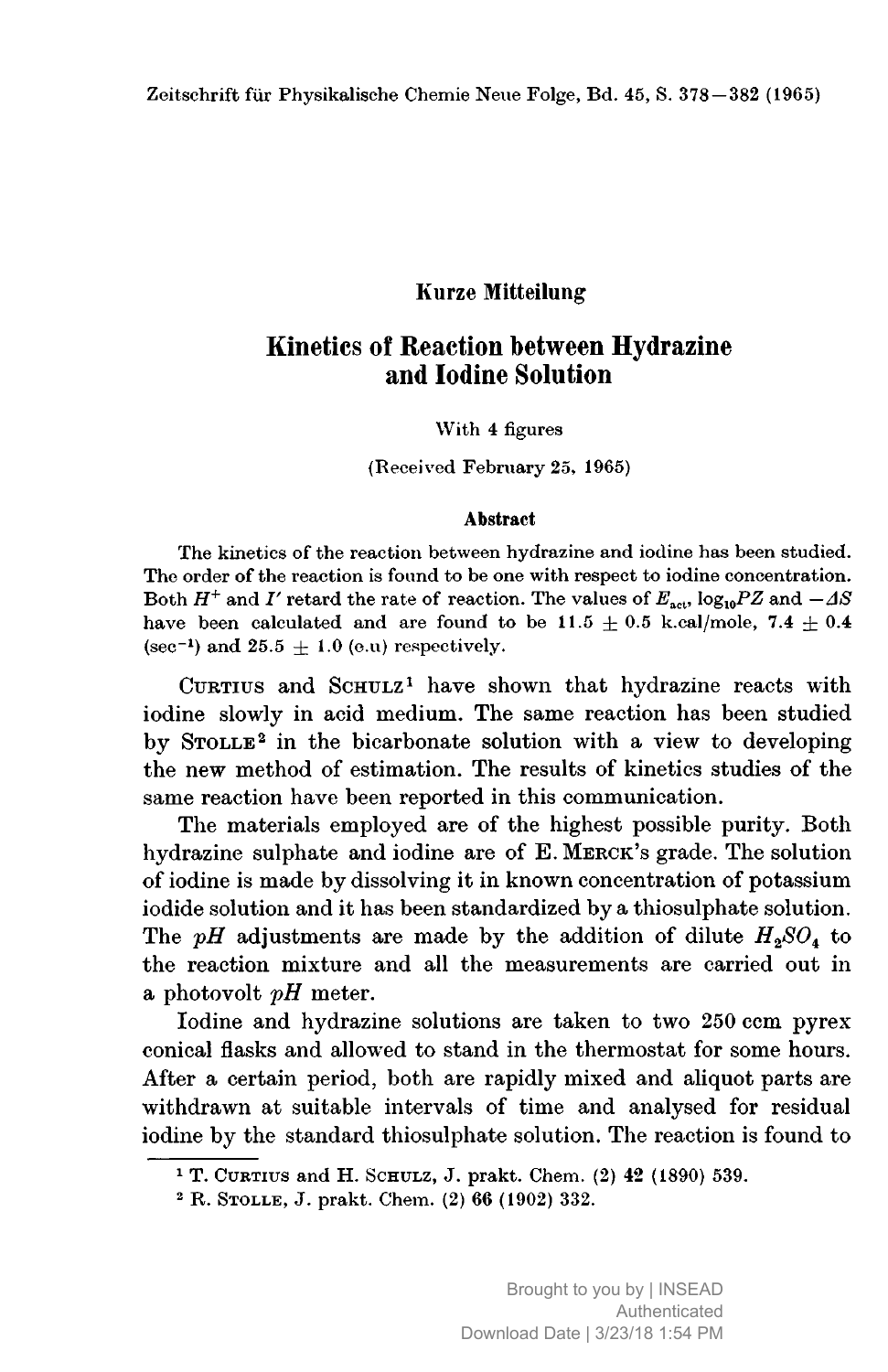be of first order with respect to iodine solution, the values of which have been calculated from the slopes of  $\log \frac{a}{a-x}$  vs 't' plots which always includes <sup>7</sup> to <sup>8</sup> experimental points. Fig. <sup>1</sup> represents <sup>a</sup> typical first order plot at different temperatures.



Fig. 2

# Effect of iodide ions on the rate

The reaction has been studied in different iodide ion concentrations. All the experiments are performed at identical conditions of

> Brought to you by | INSEAD Authenticated Download Date | 3/23/18 1:54 PM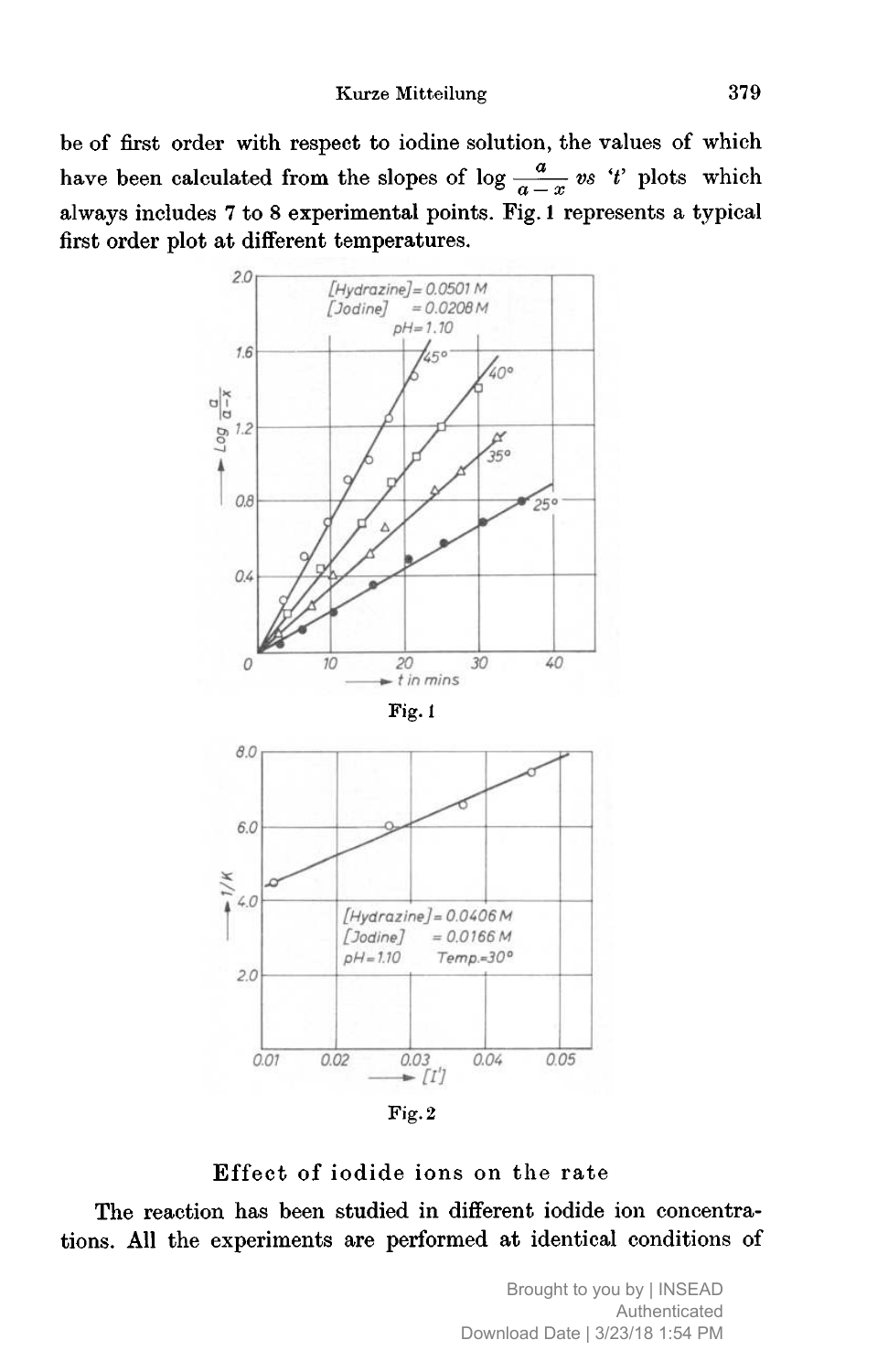reactants,  $pH$  and temperature. The rate constant decreases with the increase of iodide ion concentration and the plot  $1/K$  against [iodide] gives <sup>a</sup> straight line (Fig.2).



Effect of  $pH$  on the rate

This reaction has been studied at different acid concentrations. The concentration of reactants and iodide ion are kept fixed in every case. It is found that with the increase of  $pH$ , the rate of reaction also increases. The  $pH$  of the solutions is varied between limits 0.98 to 1.35. A linear relationship is found to hold good when  $log K$  is plotted against  $pH$  (Fig. 3).

> Brought to you by | INSEAD Authenticated Download Date | 3/23/18 1:54 PM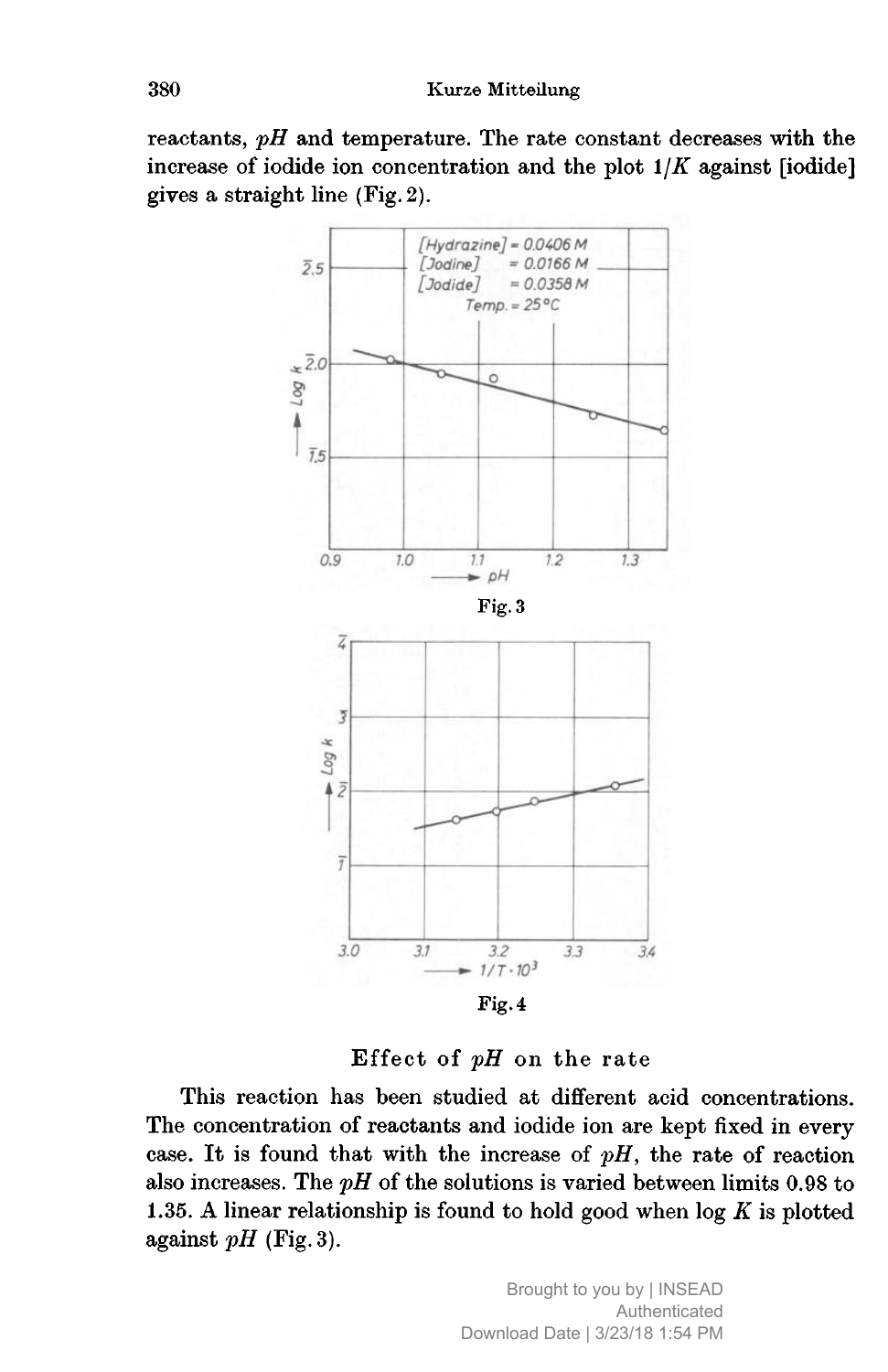#### Kurze Mitteilung 381

Influence of temperature on the reaction velocity

The reaction has also been studied at four different temperatures and all the experiments are carried out at identical conditions of reactant,  $pH$  and iodide ion concentration. The results have been recorded in the Fig. 4. From the slope of the log  $K \textit{vs. } 1/T$  plot, the activation energy has been calculated. The values of  $E_{\text{act}}$ , log<sub>10</sub> PZ and  $-\varDelta S$  have been found to be 11.5  $\pm$  0.5 k. cals/mole, 7.4  $\pm$  0.4  $(\sec^{-1})$  and  $25.5 \pm 1.0$  (e.u.) respectively.

### Influence of solvents on the rate

The reaction velocites have been calculated in various acetic acid -- water binary mixtures. It has been found that the velocity constant increases as the  $\frac{0}{0}$  of acetic acid decreases. The results have been recorded in the following Table.

| [Hydrazine] = $0.0206$ M, [Iodine] = $0.0105$ M |  |  |
|-------------------------------------------------|--|--|
| $[I^+] = 0.0212$ M, $pH = 1.15$ , Temp. = 30°C  |  |  |

| No. | $\frac{1}{2}$ acetic acid | $K \times 10 \; (\text{min}^{-1})$ |  |
|-----|---------------------------|------------------------------------|--|
|     | 10                        | 1.382                              |  |
|     | 20                        | 0.6909                             |  |
| 3   | 30                        | 0.4606                             |  |
|     | 40                        | 0.2303                             |  |

It has already been mentioned that both iodide and hydrogen ions retard the rate of reaction. Therefore, it may be suggested that neither iodine nor its ions  $(+$  ve or  $-$  ve) be the reacting species, since iodine exists in solution along with the ionic species  $I_3$ <sup>-</sup> and  $H_2OI^+$ .

As has been observed in the present case the rate of reaction decreases with the increase in iodide ion concentration and hence  $I_3$ <sup>-</sup> cannot act as the reacting entity since in that case the reaction would have been accelerated with the increase of iodide ion concentration as suggested by the following equilibrium equation :  $I_2 + I^- \rightleftharpoons I_3^-$ .

The increase in the rate of reaction with decreasing iodide ion concentration on the other hand suggests that either  $HIO$  or  $H<sub>2</sub>OI<sup>+</sup>$ is the reacting entity since any increase in iodide ion concentration will decrease the concentration of either of them.

$$
I_2 + H_2O \rightleftharpoons H_2OI^+ + I^- \rightleftharpoons HOI + H^+ + I^-
$$

Now to decide between  $HIO$  or  $H<sub>2</sub>OI<sup>+</sup>$  is the reacting species the study of the effect of  $H^+$  ion concentration has been helpful. Thus if